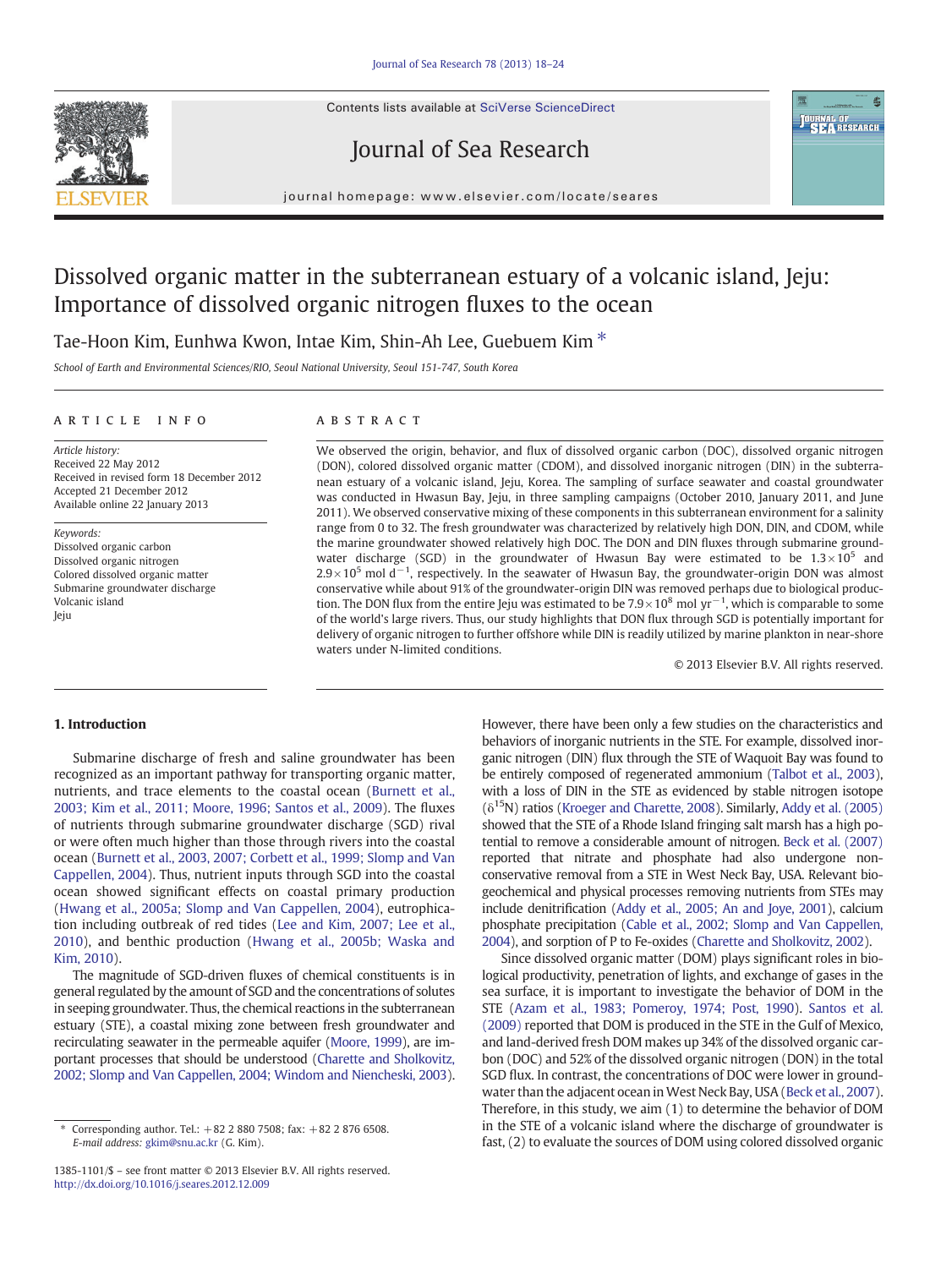<span id="page-1-0"></span>matter (CDOM), (3) to compare the behavior of SGD-driven DON versus DIN in a coastal bay using a mass balance model, and (4) to estimate the flux of DOM (DOC and DON) through SGD.

#### 2. Materials and Methods

## 2.1. Study area

Jeju Island, located in the southern sea of Korea (Fig. 1), is a volcanic island with an area of ~1830 km<sup>2</sup>. The island is composed mainly of porous basaltic rocks. The annual average temperature of Jeju is  $~16$  °C, and the annual rainfall is 1440–1690 mm. The island is formed by numerous volcanic activities, and there are considerable differences between the western and eastern part in geological structures and hydrogeology ([Hahn et al., 1997\)](#page-6-0). The fresh groundwater contributed about 20% of the SGD on the western part of Jeju, while recirculating seawater contributed almost the entire SGD on the eastern part of Jeju [\(Kim et al., 2003](#page-6-0)). The seepage rates were in the range 14–82 cm  $d^{-1}$  along the sandy coast on both western and eastern coasts of Jeju [\(Kim et al., 2003\)](#page-6-0). The island has little sustained river flow, thus, abundant groundwater discharge has been recognized as a remarkable source of trace elements and nutrients in the coastal zone ([Hwang et al., 2005a; Jeong et al., 2012; Kim et al., 2011; Won](#page-6-0) [et al., 2005\)](#page-6-0).

#### 2.2. Sampling

Samplings of spring water, groundwater, and coastal seawater were conducted on 15th October, 2010, 13th January, 2011, and 9th June, 2011 in Hwasun Bay for the analyses of CDOM, DOC, total dissolved nitrogen (TDN), and inorganic nutrients. This bay is located in the southwestern parts of Jeju Island, with an area of  $\sim$  19 km<sup>2</sup> and a mean depth of ~13 m (Fig. 1). In addition, archived seawater samples from Hwasun bay in 23th August, 2009 (Fig. 1, [Kim et al., 2011\)](#page-6-0) were analyzed for DON. Samplings of groundwater were also conducted on 9th June, 2011 in Samyang and Gimnyeong beaches, located in the northeastern parts of Jeju Island (Fig. 1). The seeping groundwater samples were collected from shallow wells in near-shore sandy sediments. The sampling depths were confined to a sandy layer positioned above porous basaltic rocks. Both confined and unconfined aquifers are connected to the mixing zone of the sandy layer. The wells were about 50 cm below the surface, with the water depths of about 20 cm. Groundwater seepage is clearly visible and seepage rate is fast enough to collect freshly recharging groundwater within 1–2 min. The sampling was conducted at low tide after the first 2–3 fills were discarded. Seawater samples were collected in the low-tide line using a plastic beaker.

Samples for the analyses of CDOM, DOC, TDN, and nutrients were collected using a syringe, and passed through a Whatman 0.7 μm disposable syringe filter. CDOM samples were stored in pre-combusted amber glass vials and kept below 4 °C in a refrigerator before analysis.



Fig. 1. The location of the sampling sites in Jeju Island. The sampling area is divided into 7 boxes (as indicated by the gridded lines) in order to obtain an area-weighted average concentration of DON in the inner bay.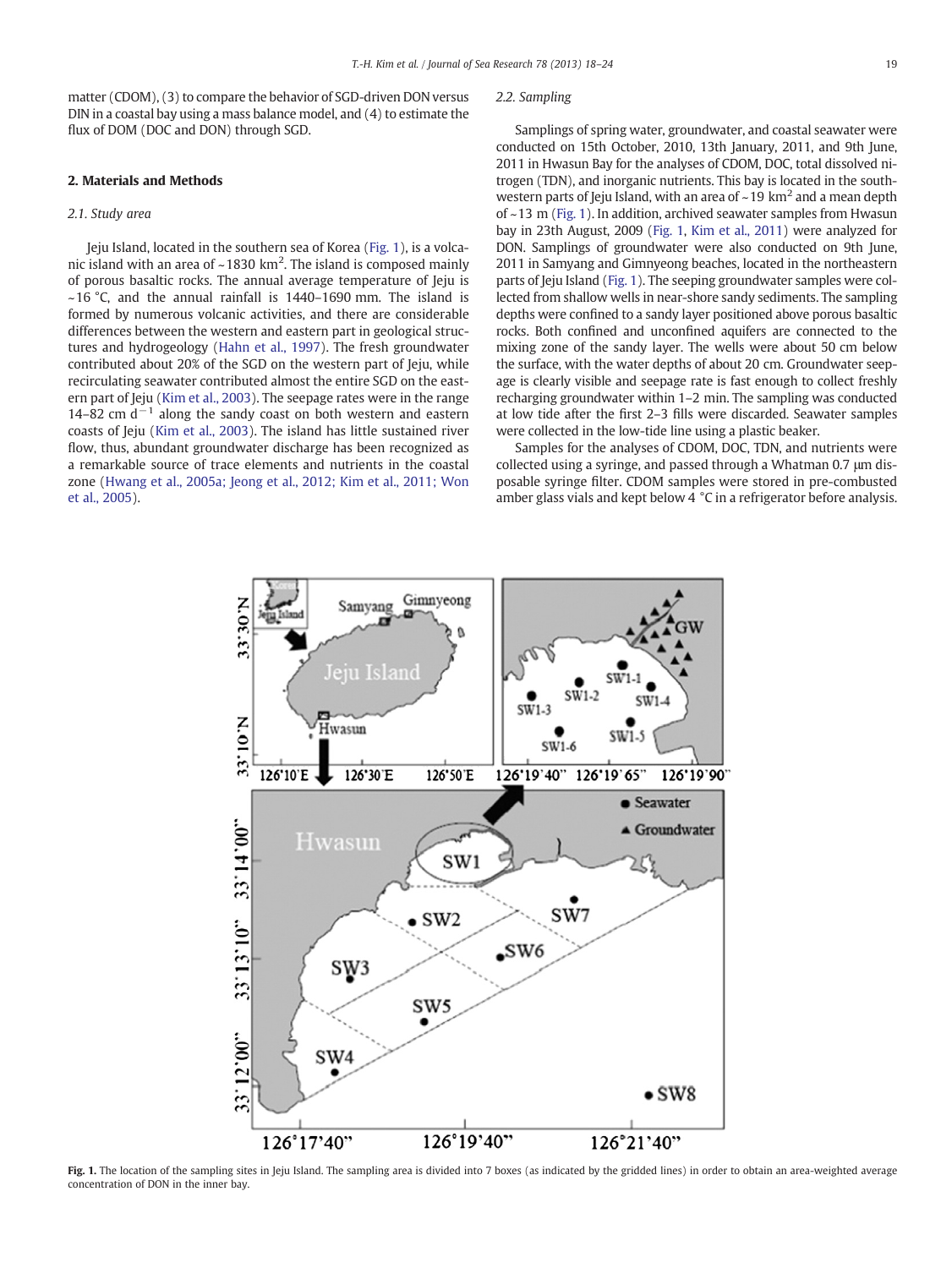DOC and TDN samples were acidified to pH ~2 with 6 M HCl and stored in fire-sealed pre-combusted glass ampoules. Nutrient samples were stored in a HDPE bottle (Nalgene) and kept frozen until analysis. All the glass vials and ampoules were pre-combusted in the furnace at 500 °C for 4 h.

#### 2.3. Analytical methods

Salinity was measured in situ using a YSI Pro Series conductivity probe. CDOM fluorescence was determined in a scan mode using a spectrofluorometer (SCINCO FluoroMate FS-2). Emission (Em) spectra were collected from 250 to 500 nm at 2 nm intervals at excitation (Ex) wavelengths from 250 nm to 360 nm at 5 nm intervals. The sample data were subtracted for daily fresh distilled water signals in order to eliminate Raman scatter peaks. All data were obtained in counts per second (cps), converted to ppb quinine sulfate equivalents (ppb QSE), using the fluorescence spectra of quinine sulfate standard solution in 0.1 N sulfuric acid at Ex/Em of 350/450 nm. Finally, the collected data were smoothed with a Savitsky–Goray filter using MATLAB and then described as Excitation-emission matrices (EEMs).

We observed four peaks in the fluorescence spectra (EEMs) for all samples. We designated these major peaks as peak  $C$  for  $Ex_{\text{max}}/$  $Em_{max} = 342 \pm 6/427 \pm 7$  nm, peak M for  $Ex_{max}/Em_{max} = 318 \pm 6/7$  $406 \pm 10$  nm, peak B for  $Ex_{max}/Em_{max} = 273 \pm 3/309 \pm 4$  nm, and peak T for  $Ex_{max}/Em_{max} = 282 \pm 9/343 \pm 6$  nm (Table 1) as determined by [Coble \(1996, 2007\)](#page-6-0). [Coble \(2007\)](#page-6-0) identified peak C with humic-like DOM, peak B (tyrosine-like) and peak T (tryptophan-like) with protein-like DOM, and peak M with marine humic-like DOM (Table 1).

Inorganic nutrients were analyzed using nutrient auto-analyzers (Alliance Instruments, FUTURA  $+$ ) based on the continuous flow analysis in the laboratory after the samples were thawed. The procedures for determining  $NO<sub>x</sub> (NO<sub>3</sub><sup>-</sup> and NO<sub>2</sub><sup>-</sup>)$  and  $NH<sub>4</sub>$  utilized the cadmium reduction and indophenol blue methods. Artificial seawater was used as matrix for the standard and blank. In this study, DIN is defined as the sum of  $NO_3^-$ ,  $NO_2^-$ , and  $NH_4^+$ . The concentrations of DOC and TDN were measured with a TOC-V<sub>CPH</sub> analyzer (Shimadzu, Japan). The standardization was based on the calibration curve of acetanilide. Certified reference materials (MOOS-1 from National Research Council, Canada and DSR from University of Miami, USA) were measured to check the validity of our method. The measured values were compared with a certified seawater sample for NO<sub>x</sub> (23.7  $\pm$  0.9 µmol L<sup>-1</sup>), DOC (44–46 µmol L<sup>-1</sup>), and TDN (32–34 µmol L<sup>-1</sup>). Our results were 23.2  $\pm$  0.5 µmol L<sup>-1</sup> for NO<sub>x</sub> (n=4),  $44 \pm 1$  μmol L<sup>-1</sup> for DOC (n=6), and  $32 \pm 1$  μmol L<sup>-1</sup> for TDN  $(n=6)$ , which agreed with the certified values within 5%. The analytical uncertainties for inorganic and organic nutrients were  $<$ 2%. Concentrations of DON were quantified as the difference between DIN and TDN concentrations.

#### 3. Results

The concentrations of DOC in the groundwater of Hwasun Bay ranged from 49 to 65  $\mu$ mol L<sup>-1</sup> in October 2010 (avg.: 56  $\pm$  5  $\mu$ mol L<sup>-1</sup>), 24 to 47  $\mu$ mol L<sup>-1</sup> in January 2011 (avg.: 36  $\pm$  8  $\mu$ mol L<sup>-1</sup>), and 20 to

69 μmol L<sup>-1</sup> in June 2011 (avg.:  $42 \pm 13$  μmol L<sup>-1</sup>) for a salinity range from 0 to 32 [\(Fig. 2](#page-3-0)). While the concentrations of DOC in the seawater were almost constant during different sampling periods (avg.:  $59\pm$ 5 μmol  $L^{-1}$ ), the concentrations of DOC in fresh groundwater were higher in October 2010 (54 µmol  $L^{-1}$ ) than those in January 2011 (29 µmol  $L^{-1}$ ) and June 2011 (21 µmol  $L^{-1}$ ). The concentrations of DON in the groundwater of Hwasun Bay ranged from 9 to 91  $\mu$ mol L<sup>-1</sup> in October 2010 (avg.:  $54 \pm 23$  µmol L<sup>-1</sup>), 15 to 85 µmol L<sup>-1</sup> in January 2011 (avg.:  $47 \pm 22$  µmol L<sup>-1</sup>), and 37 to 115 µmol L<sup>-1</sup> in June 2011 (avg.:  $73 \pm 22$  µmol L<sup>-1</sup>), which were relatively higher than those in seawater (avg.:  $25 \pm 15$  µmol  $L^{-1}$ ) ([Fig. 2\)](#page-3-0).

EEMs for groundwater in the STE of Hwasun Bay showed four major peaks, named C, T, M, and B, with similar EEM shapes diminishing from low to high salinity waters ([Fig. 3](#page-4-0)). Peaks C and M were observed in all samples while peaks B and T were shown in just 10% of samples. In surface seawater, peak C concentrations were as low as the detection limit (0.9 ppb QSE) and only peak T was observed (avg.:  $3.8 \pm 3.2$  ppb QSE). Since the peaks C and M showed distinct positive correlation  $(r^2=0.99)$ , we use only peak C in this study. The humic-like peak C in the groundwater of Hwasun Bay ranged from 2.8 to 6.7 ppb QSE in October 2010 (avg.:  $4.2 \pm 1.1$  ppb QSE), 1.7 to 2.8 ppb QSE in January 2011 (avg.:  $2.2 \pm 0.3$  ppb QSE), and 1.9 to 2.8 ppb QSE in June 2011 (avg.:  $2.2 \pm 0.3$  ppb QSE). The concentrations of peak C in fresh groundwater were higher in October 2010 (6.7 ppb QSE) than those in January 2011 (2.8 ppb QSE) and June 2011 (1.9 ppb QSE) ([Fig. 2](#page-3-0)). This pattern was similar to that of DOC.

The concentrations of DIN in the groundwater of Hwasun Bay ranged from 37 to 136 μmol L<sup>-1</sup> in October 2010 (avg.: 107 $\pm$ 27 μmol L<sup>-1</sup> ), 130 to 245 μmol L<sup>-1</sup> in January 2011 (avg.: 171  $\pm$  36 μmol L<sup>-1</sup>), and 0.4 to 250 μmol L<sup>-1</sup> in June 2011 (avg.:  $128 \pm 92$  μmol L<sup>-1</sup>), which were significantly higher than those in seawater (avg.:  $39\pm$ 15 μmol  $L^{-1}$ ) [\(Fig. 2\)](#page-3-0). The concentrations of DIN in fresh groundwater were lower in October 2010 (133 µmol  $L^{-1}$ ) than those in January 2011 (246 µmol  $L^{-1}$ ) and June 2011 (224 µmol  $L^{-1}$ ).

#### 4. Discussion

#### 4.1. Origin and behavior of DOM and DIN in the subterranean estuary

The plots of DOC, DON, and DIN concentrations versus salinity showed conservative mixing for salinity ranging from 0 to 32 in Hwasun Bay [\(Fig. 2\)](#page-3-0). These results indicate that the sink and source of DOM are negligible in this STE perhaps due to rapid SGD rates (50–300 m  $\text{yr}^{-1}$ ) [\(Kim et al., 2003](#page-6-0)). The concentrations of DON and DIN were relatively higher in the fresh groundwater than in the seawater, while those of DOC were relatively lower in the fresh groundwater. Similarly, peak C, well known to indicate humic sources (i.e., terrestrial, anthropogenic, and agriculture, [Coble, 2007](#page-6-0)), decreased with increasing salinity in all seasons ([Fig. 2\)](#page-3-0). Peak C normalized with DOC [\(Fig. 2](#page-3-0)E) also showed a clear decreasing pattern against salinity. Thus, these STE samples showed a good positive correlation between peak C and DON, as opposed to a negative correlation between peak C and DOC [\(Fig. 2\)](#page-3-0). The peak C pattern is similar to humic-like CDOM which usually decreases toward the ocean in estuaries [\(Conmy et al., 2004; Guéguen et al., 2005\)](#page-6-0), but the DOC trend

#### Table 1

The properties and locations in the EEMs of major fluorescence components.

| Component                               | Peak name | Ex/Em                              |                                         | Source                                                                                   |  |  |
|-----------------------------------------|-----------|------------------------------------|-----------------------------------------|------------------------------------------------------------------------------------------|--|--|
|                                         |           | Previous study (Coble, 2007)       | This study                              |                                                                                          |  |  |
| Protein-like<br>(tyrosine-like)         |           | 275/305                            | $273 \pm 3/309 \pm 4$                   | Autochthonous                                                                            |  |  |
| Protein-like<br>(tryptophan-like)       |           | 275/340                            | $282 + 9/343 + 6$                       | Autochthonous                                                                            |  |  |
| UVA marine humic-like<br>UVA humic-like | M         | 290-310/370-410<br>320-360/420-460 | $318 + 6/406 + 10$<br>$342 + 6/427 + 7$ | Anthropogenic from wastewater and agriculture<br>Terrestrial, anthropogenic, agriculture |  |  |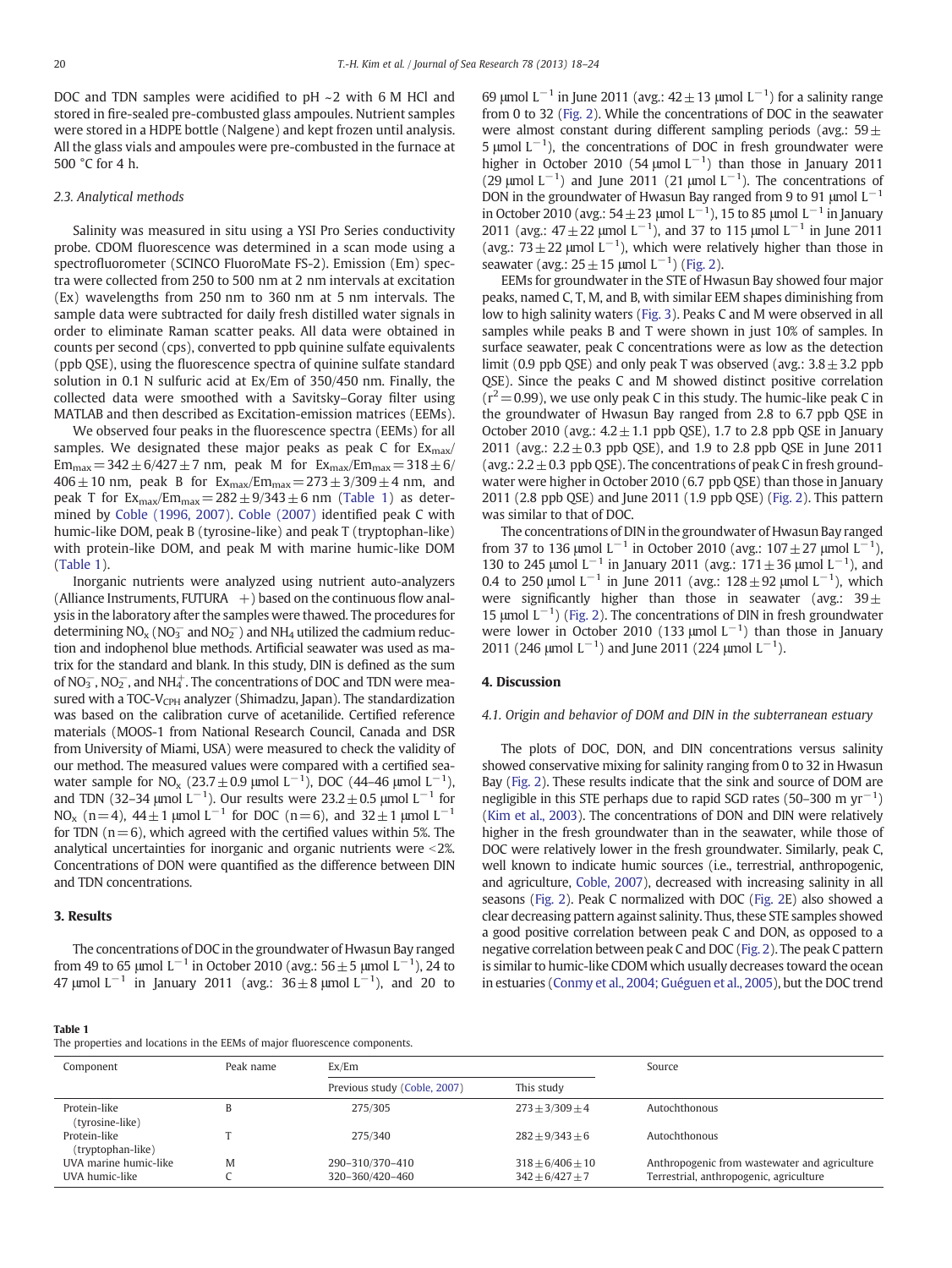<span id="page-3-0"></span>

Fig. 2. Plots of salinity versus the concentrations of (A) DOC, (B) DON, (C) peak C, (D), DIN, (E) the ratio of peak C to DOC, and (F) the ratio of DON to DOC in ground water and seawater (the dotted circle) samples of Hwasun Bay.

is opposite to that generally found in coastal waters, showing positive correlations with peak C and DON [\(Ferris and Lehman, 2008; Kallio,](#page-6-0) [1999](#page-6-0)). Therefore, DON and DIN seem to be mainly from terrestrial sources while DOC is mainly from marine sources. The DON:DOC ratios also showed a clear decreasing pattern against salinity. In fresh groundwater, the DON:DOC ratios ranged from 1.3 to 2.7. Such high DON:DOC ratios near "one" have been often observed in soil waters of the catchment [\(Saunders et al., 2006](#page-6-0)) and in wastewater treatment plant effluents [\(Pagilla et al., 2008\)](#page-6-0), while DON:DOC ratios range from 0.02 to 0.2 in fresh groundwater of more pristine environments [\(Inamdar et al.,](#page-6-0) [2009; Kim et al., 2012; van Verseveld et al., 2009](#page-6-0)). Thus, we suggest that the higher DON in fresh groundwater in this subterranean estuary could be likely from pollution (i.e., agricultural fertilizers or domestic sewage) although we cannot clearly discount natural sources in this study.

Although the distribution patterns of DOC, DON, DIN, and peak C against salinity were similar for January and June 2011, those in October 2010 showed relatively much higher DOC and peak C but much lower DIN in fresh groundwater water sources. The different sources of fresh groundwater in October 2010 were also clearly shown in plots between peak C versus DOC and DON (Fig. 2). The entire shapes of the EEMs do not display any differences for October 2010 from the other two seasons. Therefore, the lower DON/DOC ratios  $(-1.7)$ , lower DIN concentrations, but higher DOC and peak C values in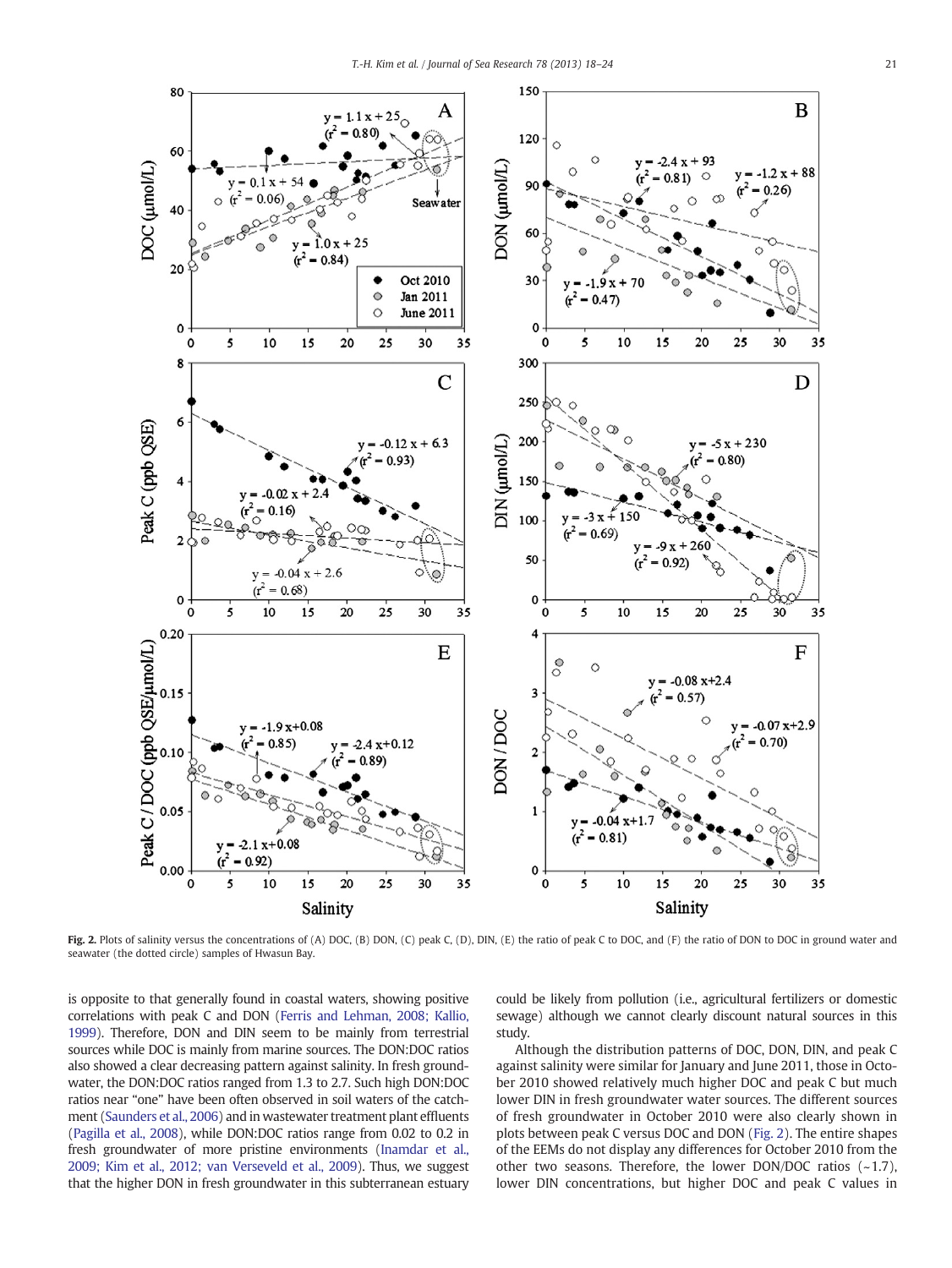<span id="page-4-0"></span>

Fig. 3. The excitation–emission matrices (EEMs) for groundwater samples of Hwasun Bay in October 2010. Red bands in all spectra indicate Rayleigh scattering.

fresh groundwater in October 2010, seem to be associated with seasonal changes in the fresh groundwater-borne DOM supply to this STE. Alternatively, higher peak C and DOC could be associated with leaf litter in deciduous forests in fall ([Dowell, 1985; Qualls et al.,](#page-6-0) [1991\)](#page-6-0).

#### 4.2. Fluxes and behavior of DON versus DIN in Hwasun bay water

Jeju Island provides a good opportunity for studying the biogeochemical responses of SGD-driven fluxes of chemical constituents in the coastal waters since it has oligotrophic coastal waters, high seepage rates, no influence of rivers, and relatively small influence of bottom sediments [\(Kim et al., 2003; Lee and Kim, 2007\)](#page-6-0). To evaluate the behavior of DON in comparison to DIN in Hwasun Bay, we constructed a mass balance model for DON using equation:

$$
\frac{dN}{dt} = C_{GW} \times \psi_{SGD} + F_{Diff} - (C_{inner} - C_{outer}) \times V_S \times \lambda_{Mix} - F_{Missing}
$$

where  $C_{GW}$  is the endmember concentrations in groundwater (µmol  $\rm L^{-1})$ for DON;  $\psi_{SGD}$  is the SGD flux (m<sup>3</sup>d<sup>-1</sup>); C<sub>inner</sub> and C<sub>outer</sub> are the average concentrations of DON in the inner and outer bay ( $\mu$ mol  $L^{-1}$ ), respectively;  $V_S$  is the volume of the bay  $(m^3)$ ; and  $\lambda_{Mix}$  is the water exchange rate between the inner and outer bay (d $^{-1}$ ). The first term on the right-hand side of the equation represents the input flux of DON from SGD, the second term  $(F_{Diff})$  represents the input fluxes by diffusion from bottom sediments, the third term represents the output flux from mixing with outer-bay seawater, and the final term  $(F_{\text{Missing}})$  represents the unidentified removal of DON (i.e., by particle scavenging or biological uptake).

The C<sub>inner</sub> and C<sub>outer</sub> values of DON obtained from inner bay samples and an outer bay sample in August 2009 were  $5.0 \pm 1.2$  and 3.8 µmol  $L^{-1}$ , respectively. The average concentrations of DON in the inner bay water were calculated by dividing the entire bay water into 7 boxes in order to obtain an area-weighted average ([Fig. 1\)](#page-1-0). The SGD flux ( $\psi_{SGD}$ ) into Hwasun Bay was 2.2×10<sup>6</sup> m<sup>3</sup>d<sup>-1</sup> (0.12 m<sup>3</sup> m<sup>-2</sup>d<sup>-1</sup>) based on the <sup>222</sup>Rn tracer [\(Kim et al., 2011](#page-6-0)). Since diffusive DON fluxes from bottom sediments are not available for this bay, we assumed an average value (0.2 mmol  $m^{-2}d^{-1}$ ) of DON fluxes from muddy sediments of various coastal environments [\(Burdige and Zheng, 1998; Nixon and](#page-5-0) [Pilson, 1983; Tyler et al., 2001](#page-5-0)). This diffusive flux value may be a maximum value since the diffusive fluxes of DON are much lower in the sandy zone relative to those in the muddy zone ([Tyler et al., 2001\)](#page-6-0). The  $\lambda_{Mix}$  value is the reciprocal of the water residence time (2.5 d) in this bay [\(Kim et al., 2011](#page-6-0)). We assume that the DON fluxes through the atmosphere were negligible. Then, at steady state, the unidentified loss term, F<sub>Missing</sub>, can be calculated.

The result of DIN mass-balance modeling for Hwasun Bay in August 2009 was already reported by [Kim et al. \(2011\)](#page-6-0) using the same equation as the DON. They showed that 93% of the SGDdriven DIN was removed from the bay water by biological production in this extremely N-limited environment. Since we do not have DON data for groundwater endmember  $(C_{GW})$  in August 2009, we assume that the  $C_{GW}$  value of DON is 60 µmol  $L^{-1}$ , which is the average DON value in groundwater in October 2010, January 2011, and June 2011. Thus, we use groundwater endmember values for DON and DIN for the same periods (average values in samples obtained in October 2010, January 2011, and June 2011) in order to compare the flux and behavior of DON versus DIN in this study. On the basis of these assumptions, SGD-driven fluxes of DON and DIN to Hwasun Bay were estimated to be  $1.3 \times 10^5$  mol d<sup>-1</sup> and  $2.9 \times 10^5$  mol d<sup>-1</sup>, respectively, which were 1–2 orders of magnitude greater than those by diffusion from bottom sediments ([Table 2](#page-5-0)). In this comparison, the seasonal decoupling of DIN and DON will result in insignificant problem since the average value of DIN obtained in October 2010, January 2011, and June 2011 (133 µmol  $L^{-1}$ , n = 46), agreed well with that obtained in August 2009 (125 µmol  $L^{-1}$ , n = 32).

 $F_{\text{Diff}}$  value in this study area is calculated to be <0.03 × 10<sup>5</sup> mol d<sup>-1</sup>. Thus, the unidentified loss term,  $F_{\text{Missing}}$ , for DON in bay water was 8–10% of the SGD-driven flux [\(Table 2](#page-5-0)). This suggests that SGD-driven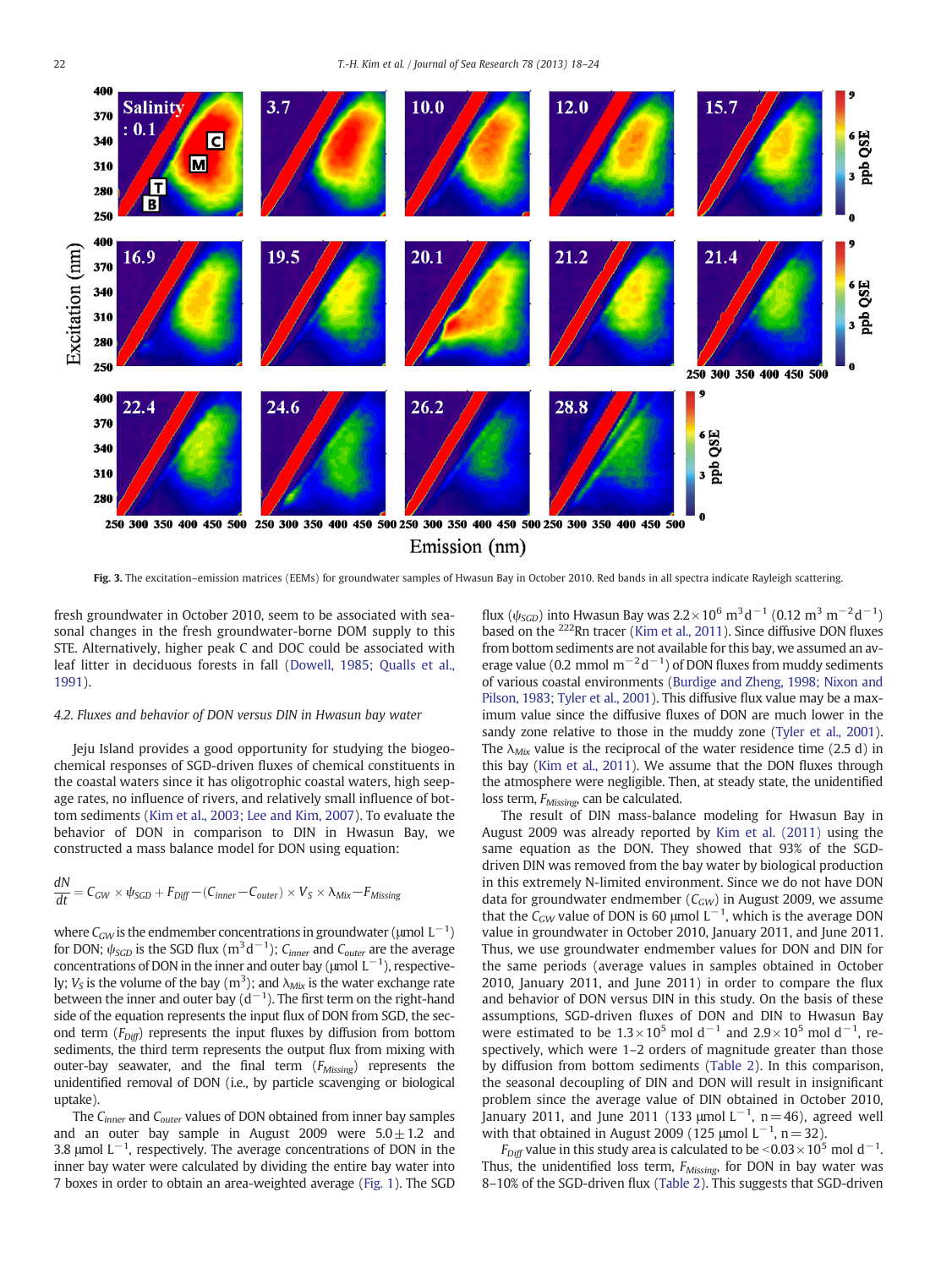#### <span id="page-5-0"></span>Table 2

The comparison of input and output fluxes of DON and DIN ( $\times10^3$  mol  $\rm{d^{-1}}$ ) in Hwasun Bay, Jeju Island, Korea.

|            | Endmember ( $\mu$ mol L <sup>-1</sup> ) | Source |            | Sink      |                      |
|------------|-----------------------------------------|--------|------------|-----------|----------------------|
|            |                                         | Esco   | $F_{Diff}$ | $F_{Mix}$ | F <sub>Missing</sub> |
| <b>DON</b> | 60 ( $n = 46$ )                         | 130    | $\leq$ 3   | 120       | $10 - 30$            |
| DIN        | 133 $(n=46)$                            | 290    | < 25       | 50        | $240 - 265$          |

 $F_{SGD}$ ,  $F_{Diff}$ ,  $F_{Mix}$ , and  $F_{Missing}$  denote the flux of DON and DIN by SGD, the diffusion from bottom sediments, mixing with the outer-bay seawater, and unidentified removal.

DON is quite conservative in this bay water. This trend is very different from the SGD-driven DIN, which showed 83–91% removal in this bay water for the same periods (Table 2). DON can play an important role in supplying N nutrition directly or indirectly to phytoplankton and bacteria and may influence the species composition of the ambient microbial assemblage (Berman and Bronk, 2003; Jackson and Williams, 1985). Therefore, our result suggests that SGD-driven DON is quantitatively significant and can be transported further offshore, relative to SGD-driven DIN, in a N-limited environment, playing an important role in open-ocean biogeochemistry.

#### 4.3. The SGD-driven flux of DOM and DIN from the entire island

The SGD-driven fluxes of DOC, DON, and DIN over the entire island were calculated by multiplying the average concentrations in groundwater (49 ± 18 µmol L<sup>-1</sup> for DOC, 50 ± 27 µmol L<sup>-1</sup> for DON, and  $109±70$  μmol L<sup>-1</sup> for DIN, n = 65) measured in Hwasun Bay, Samyang beach, and Gimnyeong beach ([Fig. 1\)](#page-1-0) by the average SGD rate in Jeju  $(4.5\times10^{7} \text{ m}^{3} \text{d}^{-1})$  [\(Kim et al., 2003](#page-6-0)). The concentrations of DOC in the groundwater of Jeju were similar to those (<50  $\mu$ mol L $^{-1}$ ) in the groundwater of West Neck Bay, USA [\(Sañudo-Wilhelmy et al., 2002](#page-6-0)) but were lower than those in the groundwater of the Gulf of Mexico (>300 µmol  $L^{-1}$ ) and Tempa Bay (30–670 µmol  $L^{-1}$ ), USA (Chen et al., 2007; Santos et al., 2009). The concentrations of DON in the groundwater of Jeju were similar to those in the groundwater of Tempa Bay (41–87 µmol  $L^{-1}$ ), USA [\(Kroeger et al., 2007](#page-6-0)). The concentrations of DIN in the groundwater of Jeju were lower than those (180– 380 μmol L−<sup>1</sup> ) in West Neck Bay, USA ([Sañudo-Wilhelmy et al., 2002](#page-6-0)) but were higher than those in the Gulf of Mexico (20 µmol  $L^{-1}$ ) and Tempa Bay (40–80 µmol L $^{-1}$ ), USA [\(Kroeger et al., 2007; Santos et al.,](#page-6-0) [2009](#page-6-0)). In general, the concentrations of DOC in groundwater samples were much lower than those in river waters, while the concentrations of DON and DIN in groundwater samples were much higher than those in river waters (Table 3).

#### Table 3

DOC, DON, and DIN fluxes from Jeju Island via SGD in comparison with those from large rivers across the world (Berman and Bronk, 2003; Gao et al., 2002; Ludwig et al., 1996; Meybeck, 1982).

| River        | Water discharge<br>$(m^3d^{-1})$ | Concentrations<br>$(mg L^{-1})$ |            | Fluxes (Gg $\rm{vr}^{-1}$ ) |                |            |            |
|--------------|----------------------------------|---------------------------------|------------|-----------------------------|----------------|------------|------------|
|              |                                  | DOC                             | <b>DON</b> | <b>DIN</b>                  | <b>DOC</b>     | <b>DON</b> | <b>DIN</b> |
| Jeju Is. SGD | $4.5 \times 10^{7}$              | 0.7                             | 0.7        | 1.5                         | 9.8            | 11         | 25         |
| Colorado     | $5.5 \times 10^{7}$              | 2.8                             | 0.2        | 0.02                        | 56             | 3.2        | 0.36       |
| Delaware     | $3.3 \times 10^{7}$              |                                 | 0.4        | 0.9                         | $\overline{a}$ | 5.0        | 10         |
| Stikine      | $1.4 \times 10^{8}$              |                                 | 0.2        | 0.1                         |                | 8.3        | 4.3        |
| Negro        | $7.8\times10^7$                  | 6.3                             | 0.3        | 0.1                         | 180            | 8.5        | 1.4        |
| Fraser       | $3.1 \times 10^{8}$              |                                 | 0.1        | 0.1                         |                | 15         | 8.0        |
| Churchill    | $1.1 \times 10^{8}$              |                                 | 0.6        | 0.1                         | $\overline{a}$ | 24         | 2.8        |
| Rhone        | $1.9 \times 10^{8}$              |                                 | 0.5        | 0.6                         |                | 33         | 41         |
| Yukon        | $1.9 \times 10^{8}$              |                                 | 0.6        | 0.1                         |                | 42         | 9.0        |
| Nelson       | $2.4 \times 10^{8}$              | 8.0                             | 0.6        | 0.1                         | 710            | 54         | 11         |
| Mississippi  | $1.3 \times 10^{9}$              | 8.8                             | 0.2        | 1.1                         | 4200           | 79         | 520        |
| Changjiang   | $2.5 \times 10^{9}$              | 12.4                            | 0.2        | 1.0                         | 11,000         | 140        | 970        |
| Hudson       | $1.6 \times 10^{9}$              |                                 | 0.5        | 0.7                         |                | 280        | 400        |
| Amazon       | $1.5\times10^{10}$               | 4.5                             | 0.2        | 0.2                         | 25,000         | 1100       | 1300       |

The fluxes of DOC, DON, and DIN through the SGD from the entire Jeju Island were 9.8 $\times 10^9$ , 1.1 $\times 10^{10}$ , and 2.5 $\times 10^{10}$  g yr $^{-1}$ , respectively. Although this DOC flux is orders of magnitude lower than that for large rivers (Table 3), these DON and DIN fluxes were larger than those for some large rivers, such as the Colorado, Delaware, and Stikine. However, these DON and DIN fluxes were still an order of magnitude lower than those obtained for the world's major rivers (Table 3). The SGD-driven DIN flux in this study was similar to the previous result  $(2.9 \times 10^{10} \text{ g yr}^{-1})$  in this island reported by [Kim et](#page-6-0) [al. \(2011\)](#page-6-0). Since Jeju Island accounts for only  $\leq$ 1% of the total land mass of volcanic islands, we expect that DON and DIN inputs from all volcanic islands standing in the world's oceans combined would be globally significant if such high fluxes are consistent.

### 5. Conclusions

In the subterranean estuary of Jeju Island, the fresh groundwater showed relatively high DON, CDOM, and DIN concentrations, but the marine groundwater showed relatively high DOC concentrations. The mixing patterns of DON, CDOM, and DIN in this subterranean estuary were conservative, indicating insignificant inputs and removals of these components in the mixing processes. In a semi-enclosed bay, Hwasun Bay, DON removal by biological utilization was ineffective  $(-10%)$ , while DIN removal was very effective  $(-90%)$ . The DON flux from the entire Jeju was comparable to some of the world's large rivers. Thus, the SGD-driven DON in Jeju Island seems to be an important nutrient source in offshore waters, while the SGD-driven DIN is readily utilized by phytoplankton in near-shore waters. In order to understand the sources and behavior of DOM in the STE of a volcanic island, extensive studies are necessary in the future over larger area- and time-scales by including various isotopic tracers, such as  $\delta^{13}C$ ,  $\delta^{15}N$ , and  $\delta^{18}$ O.

#### Acknowledgements

We would like to thank all EMBL members who helped with field sampling. This work was supported by the National Research Foundation of Korea (NRF) grant funded by the Korea government (MEST) (No. 2012–0006256).

#### References

- Addy, K., Gold, A., Nowicki, B., Mckenna, J., Stolt, M., Groffman, P., 2005. Denitrification capacity in a subterranean estuary below a Rhode Island fringing salt marsh. Estuaries 28, 896–908.
- An, S., Joye, S.B., 2001. Enhancement of coupled nitrification–denitrification by benthic photosynthesis in shallow estuarine sediments. Limnology and Oceanography 46, 62–74.
- Azam, F., Fenchel, T., Field, J.G., Gray, J.S., Meyer-Reil, L.A., Thingstad, F., 1983. The ecological role of water-column microbes in the sea. Marine Ecology Progress Series 10, 257–263.
- Beck, A.J., Tsukamoto, Y., Tovar-Sanchez, A., Huberta-Diaz, M., Bokuniewicz, H.J., Sañudo-Wilhelmy, S.A., 2007. Importance of geochemical transformations in determining submarine groundwater discharge-derived trace metal and nutrient fluxes. Applied Geochemistry 22, 477–490.
- Berman, T., Bronk, D.A., 2003. Dissolved organic nitrogen: a dynamic participant in aquatic ecosystems. Aquatic Microbial Ecology 31, 279–305.
- Burdige, D.J., Zheng, S.L., 1998. The biogeochemical cycling of dissolved organic nitrogen in estuarine sediments. Limnology and Oceanography 43, 1796–1813.
- Burnett, W.C., Bokuniewicz, H., Hüttel, M., Moore, W.S., Taniguchi, M., 2003. Groundwater and pore water inputs to the coastal zone. Biogeochemistry 66, 3–33.
- Burnett, W.C., Wattayakorn, G., Taniguchi, M., Dulaiova, H., Sojisuporn, P., Rungsupa, S., Ishitobi, T., 2007. Groundwater-derived nutrient inputs to the upper Gulf of Thailand. Continental Shelf Research 27, 176–190.
- Cable, J.E., Corbett, D., Walsh, M.M., 2002. Phosphate uptake in coastal limestone aquifers: a fresh look at wastewater management. Limnology and Oceanography Bulletin 11,  $1 - 4$
- Charette, M.A., Sholkovitz, E.R., 2002. Oxidative precipitation of groundwater-derived ferrous iron in the subterranean estuary of a coastal bay. Geophysical Research Letters 29. http://dx.doi.org/[10.1029/2001GL014512.](http://dx.doi.org/10.1029/2001GL014512)
- Chen, Z., Hu, C., Conmy, R.N., Muller-Karger, F., Swarzenski, P., 2007. Colored dissolved organic matter in Tampa Bay, Florida. Marine Chemistry 104, 98–109.